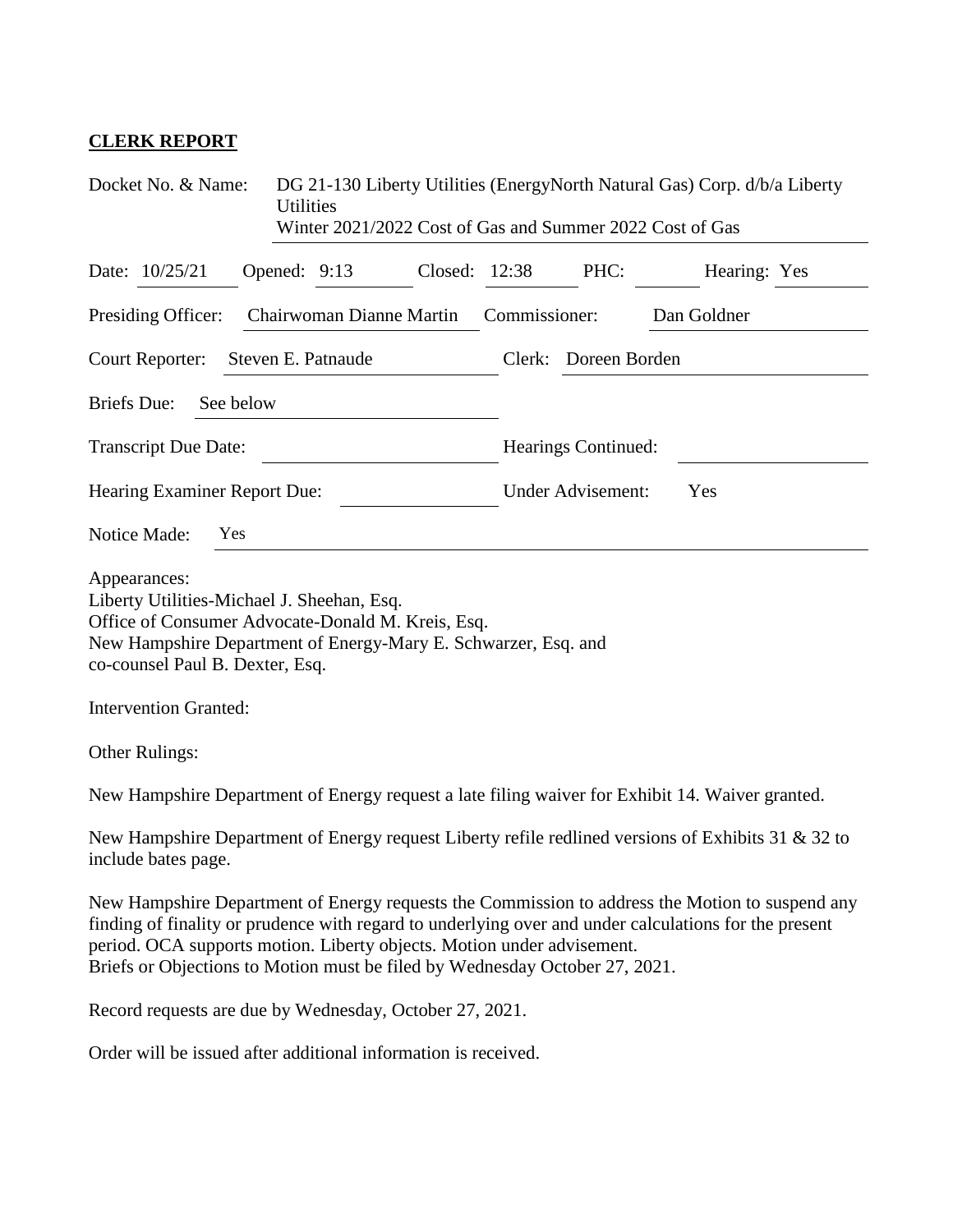The following Exhibits were entered into evidence 1-14 and 16-37:

Exhibit 1 Confidential Updated Testimony of David B. Simek and Catherine A. McNamara, Testimony of Deborah M. Gilbertson, and Testimony of Mary E. Casey, with attachments. Exhibit 2 Redacted Updated Testimony of David B. Simek and Catherine A. McNamara, Testimony of Deborah M. Gilbertson, and Testimony of Mary E. Casey, with attachments. Exhibit 3 Confidential 2021-2022 Winter Cost of Gas Model, Updated Response to PUC Record Request 1-1 Exhibit 4 Summary of Changes in Updated Winter Cost of Gas Model Exhibit 5 Response to PUC Record Request 1-2 Exhibit 6 Attachment PUC Record Request 1-2.a Exhibit 7 Attachment PUC Record Request 1-2.b.1 Exhibit 8 Attachment PUC Record Request 1-2.b.2 Exhibit 9 Response to PUC Record Request 1-3 Exhibit 10 Response to PUC Record Request 1-4 Exhibit 11 Response to PUC Record Request 1-5 Exhibit 12 Responses to Technical Session Data Requests Set 1 Exhibit 13 Liberty Responses to NH Dept of Energy Data Request Set 1 Exhibit 14 Liberty Responses to NH Dept of Energy Technical Session Exhibit 15 Excluded Exhibit 16 Email String Among Various Parties, including Counsel for NH Dept of Energy and counsel from Liberty counsel dated 10/20/21 Exhibit 17 Redacted NH Dept of Energy Audit of Winter 2020-2021 Reconciliation 10/13/21 and Addendum 10/20/21 Exhibit 18 Confidential NH Dept of Energy Audit of Winter 2020-2021 Reconciliation 10/13/21 and Addendum 10/20/21 Exhibit 19 DG 17-048 Exhibit 90 Exhibit 20 DG 19-145 Transcript of 10/11/19 Hearing, page 1 and pp 12-29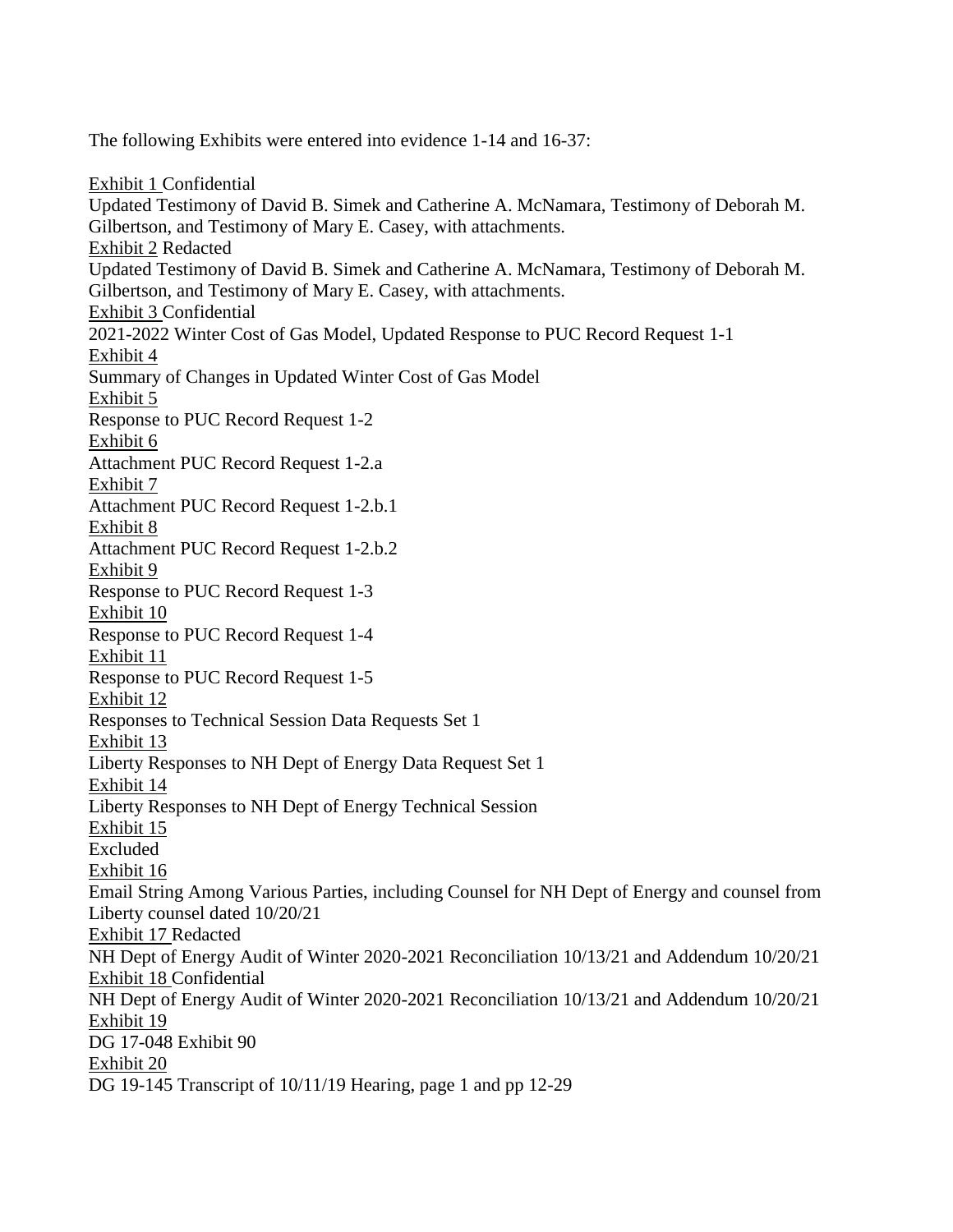Exhibit 21 DG 19-145 Exhibit 2, pp 10-13 (from Testimony of Simek and McNamara) and pp 118-131 (from the On Peak Schedules) Exhibit 22 DG 19-145 Exhibit 3, pp 10R, 11R, 12R, 16R (from Revised Testimony and Attachments of Simek and McNamara) and pp 124R-129R (from Revised Attachments) Exhibit 23 DR 20-141 Exhibit 3, pp 10R-12R, and pp 109R, 110R and 112R (from Revised Testimony and Attachments of Simek and McNamara) Exhibit 24 DR 20-105 Exhibit 5 Exhibit 25 DG 20-105 Exhibit 6 Exhibit 26 DG 20-105 Exhibit 49 Exhibit 27 Docket 81-284 Concord Natural Gas Corp Supplemental Order No. 15,471 February 2, 1982 Exhibit 28 Docket 81-284 Concord Natural Gas Corp Order on Motion for Clarification and Other Relief February 17, 1982 Exhibit 29 Redacted Initial September 1, 2021 Winter 2021/2022 Cost of Gas and Summer 2022 Cost of Gas Filing Exhibit 30 Confidential Initial September 1, 2021 Winter 2021/2022 Cost of Gas and Summer 2022 Cost of Gas Filing Exhibit 31 Redacted Redlined Version of the Updated Testimony and Schedules Exhibit 32 Confidential Redlined Version of the Updated Testimony and Schedules Exhibit 33 RECORD REQUEST Describe the actions taken by the Company to reduce the bill impact on customers caused by the rising commodity prices. Exhibit 34 RECORD REQUEST Provide a schedule supporting the proposed change in the Energy Efficiency rate. Exhibit 35 RECORD REQUEST Describe the net impact of the Company's hedging program over the last three years. Exhibit 36 RECORD REQUEST Provide a summary table of components of the LDAC, including a description of each component, the Commission authority that allows recovery of the component, the dollar amount of each component, and the percentage of the whole LDAC represented by each component for the current filing and the prior two years. Exhibit 37 RECORD REQUEST Explain the accounting related to the adjusting entry of \$459,586 as stated in the Confidential Final

Audit Report-Clarification Exhibit 18.